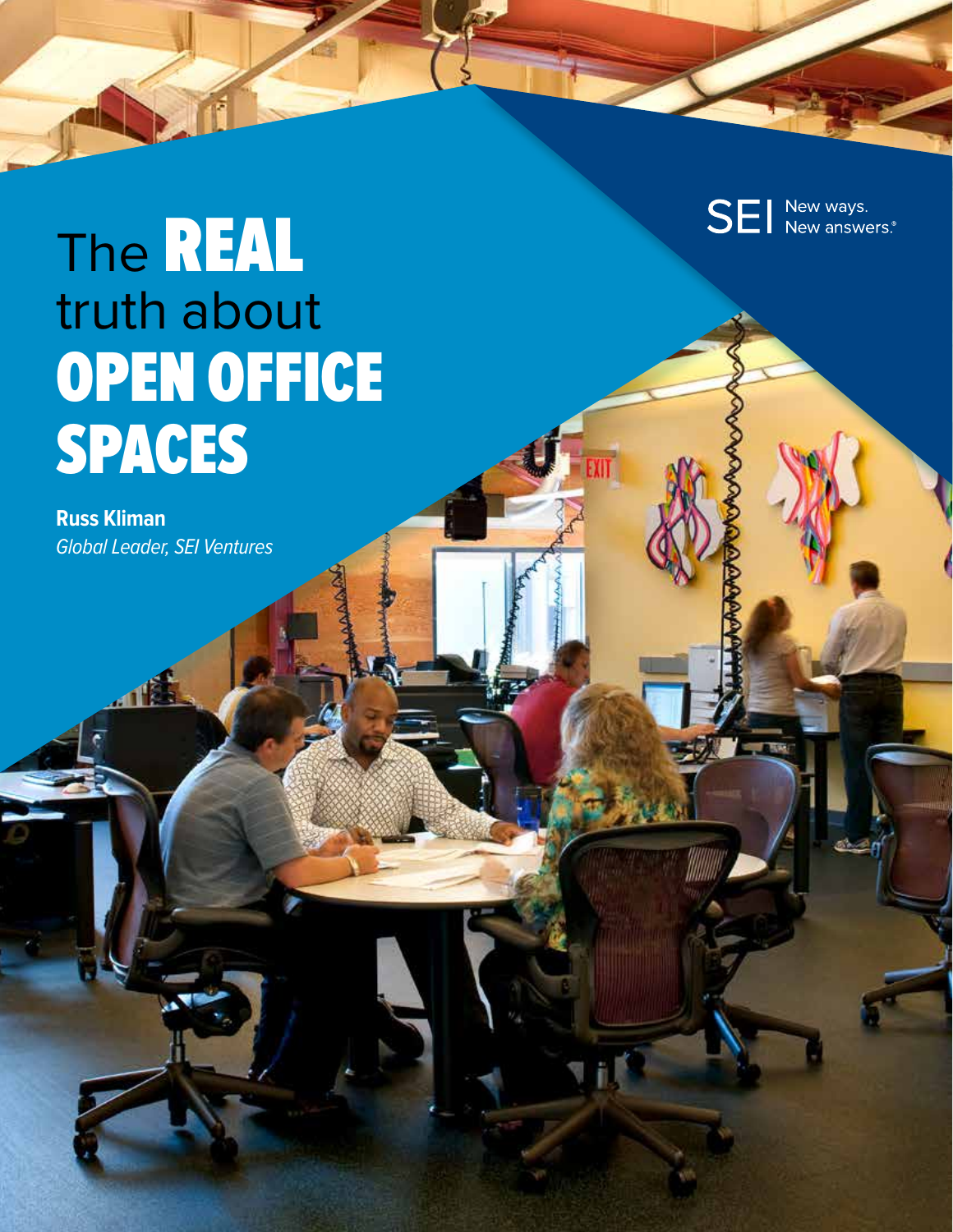**In a recent study conducted on open office spaces that was published in the Harvard Business Review, the key takeaway was that collaboration decreases by 70% for firms moving from a closed office space to an open one.1 The study was supported by extensive data gathered from wearable devices to gain insight into face-to-face engagement and physical movement, as well as data collected from messaging tools, emails and phone calls. In addition, the study looked at two different companies over two different time periods. With the first company, the study collected data for three weeks before the redesign, starting one month prior, and for three weeks roughly three months after it. With the second company, the study collected data for eight weeks before the redesign, starting three months prior, and for eight weeks roughly two months after it. Certainly a compelling assessment, right? How can one argue with a Harvard-based study using unbiased measuring devices, expansive data collection, two different companies and two different time periods? How could one draw any other conclusion other than open workspaces don't work?**

# One word: CULTURE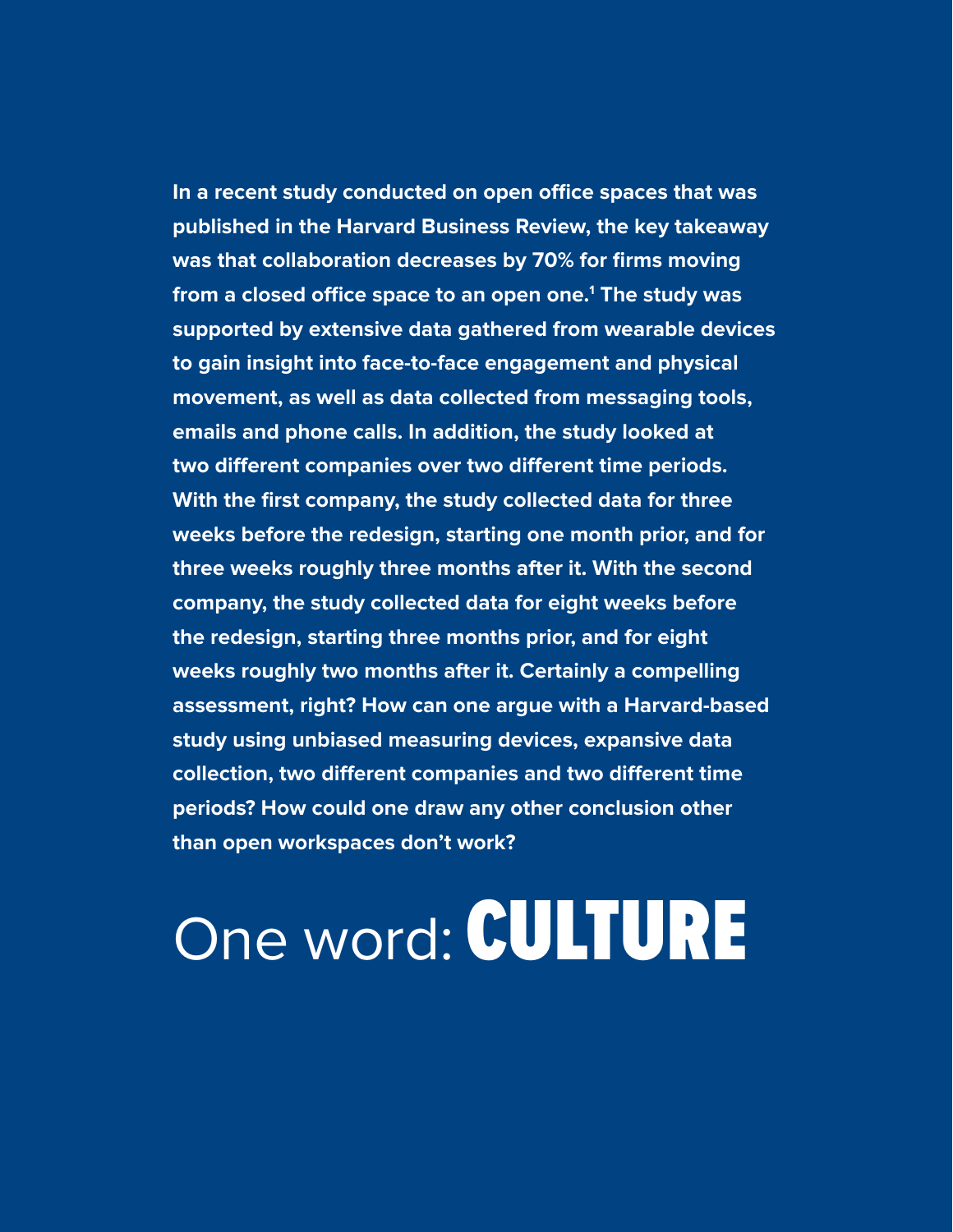#### **TRUTH 1:** It's not just about the space. It's about culture.

Moving to an open workspace is not just a physical transformation, it's a cultural transformation. And more importantly, cultural transformations do not happen in weeks, they happen over years. The reality is that the study actually provides insights into how a culture will initially rebel against a physical transformation by retreating into our comfort zones or acting out as a means of reflecting the negative reaction to the change.

The study was perfect in showing how a culture initially reacts to this physical transformation. But what it failed to show is how the physical transformation materially transforms a culture, because that takes time. The physical move upended the beliefs, assumptions, values and ways of thinking that define an organization's existing culture. It eliminated the natural hierarchies represented with offices, larger cubicles or tables. It put everyone on the same playing field – whether you were a new hire with two weeks experience or a veteran of 22 years – when they weren't used to feeling that way. It broke down physical barriers to privacy and introduced new rules for engagement and conversation. All of the norms and rules of human interaction were upended, and the employees – whether they liked it or not – were dealing with the change (or avoiding it) however they could.

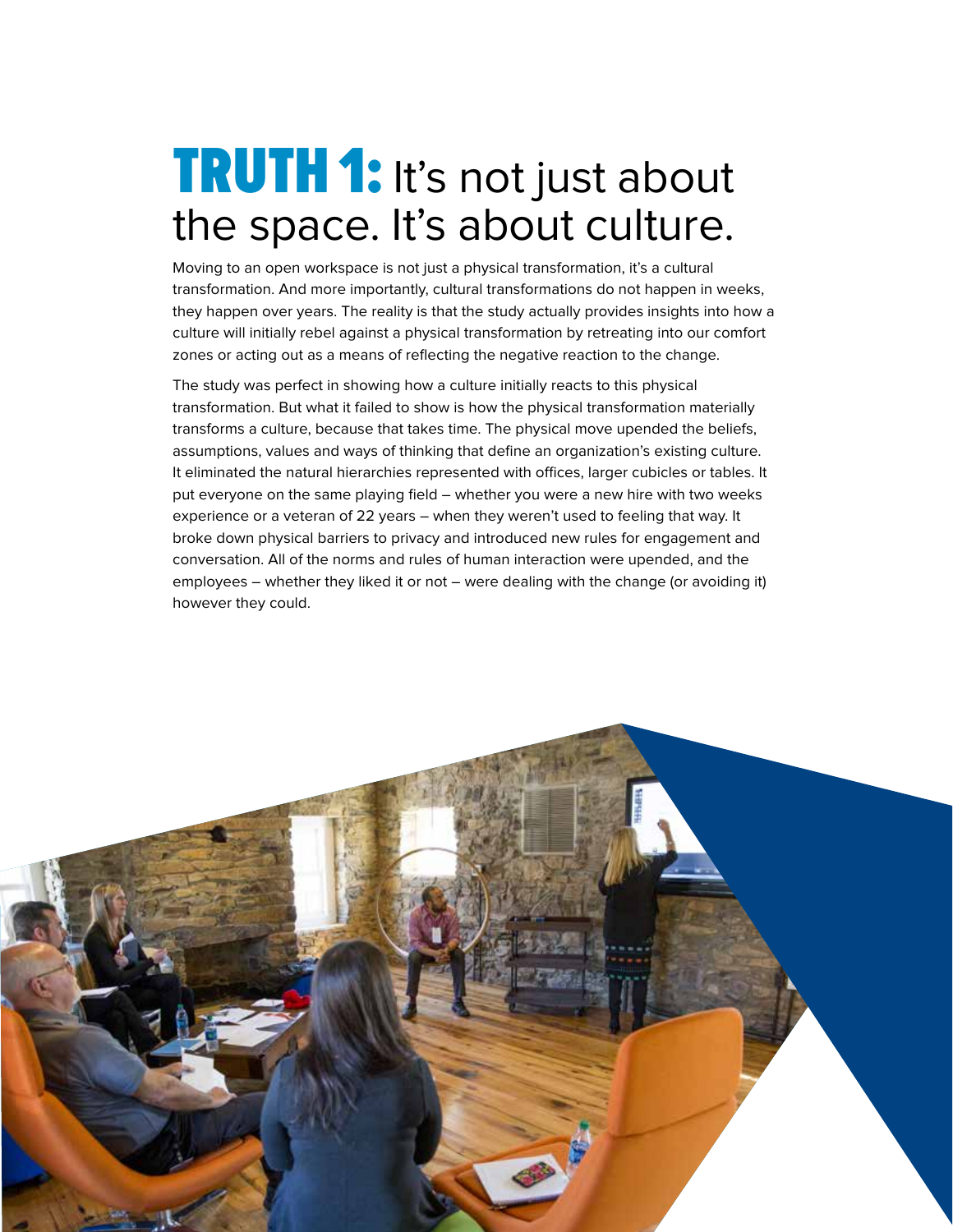

#### **TRUTH 2: Speaking from** experience, it takes time.

At SEI, we transformed our business from the closed offices of a traditional financial services company to an open architecture space before it was even in vogue, back in 1997. We weren't doing it because everyone else was, but instead to transform our culture and reinvent our company. We needed to get out of our own way of ineffective hierarchies and lack of communication and collaboration, and ensure everyone's ideas were heard. We wanted to walk the talk that it's everyone's responsibility to innovate, and you can't achieve that without a truly open and collaborative culture. We did away with executive offices, administrative assistants and the traditional perks that came with being a veteran of the organization. Everyone had the same desk, on wheels, in the open – from the CEO down to the new college hire. The effect on our culture was "shock and awe" for every employee, at every level. Those who worked their careers aspiring for the corner office and an administrative assistant were now out in the open, exposed and left to fend for themselves for copies, meeting scheduling or travel arrangements. Those who had been working their way up the proverbial corporate ladder had the ladder pulled out from under them, so to speak, and were now "just like everyone else." This is a material culture shift, and it takes significantly more than just eight weeks for the culture to normalize (the maximum observation duration in the Harvard study). Culture takes time to evolve, and transformative physical changes to a once-closed floor plan impact a significant portion of the existing cultural norms of a company and create many new ones.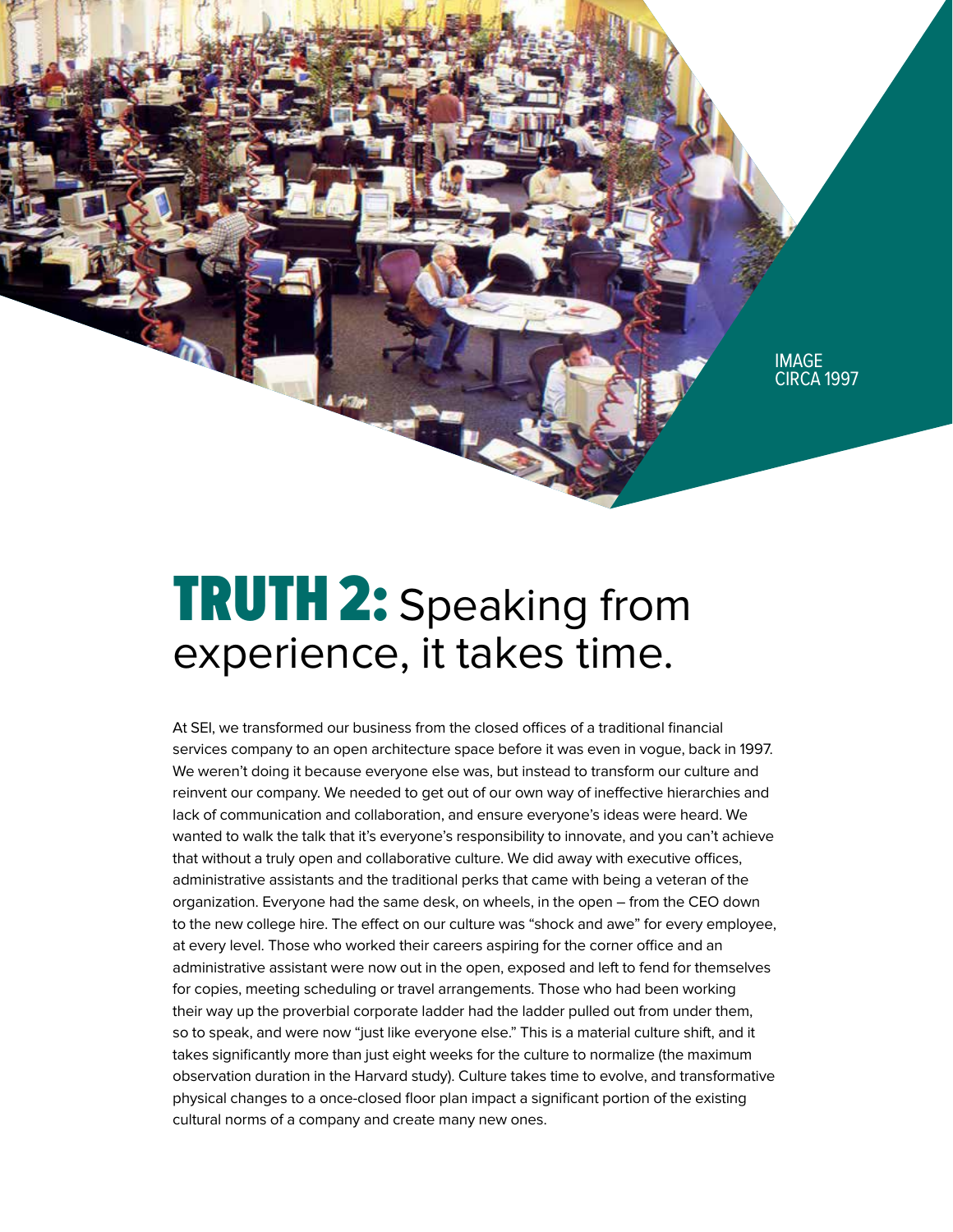#### **TRUTH 3: You need the right** people leading the charge.

At SEI, our CEO sits at a desk no different than every one of our 3,800 employees. He's in the open, out among every other employee. People can, and do, walk right up to him with ideas, which is fine with him. "When I had an office, I had a wall phone so I could sit in the doorway and watch people, and I was in the action," says Al West, CEO of SEI. Sitting out there among the employees signals that everybody's idea is equal. For context, SEI is not a 20-person startup that's renting a cool office space where everyone wears a dozen different hats. This is a public financial services company with a \$10 billion market cap.<sup>2</sup> At SEI, entitlement and egos are left behind, and collaboration and a relentless focus on delivering shared value reigns supreme. You don't get that by having an executive row, glass offices and administrative assistants. You get that through servant leadership, open communication and a collaborative culture that drives innovation.

Using a transformation to an open environment as a catalyst for a cultural transformation is not easy, and it certainly doesn't come with results overnight. When SEI transformed back in 1997, there was some turnover as a result. Some who worked their entire careers for the corner office and an assistant could not evolve their thinking to the open environment and culture we were trying to instill. Those people ultimately left SEI. While many felt overwhelmed by the change, others felt liberated. The open workspace creates increased ownership and accountability for decisions. It allows (and encourages) employees to unplug, gather their belongings and arrange their desks as they see best to promote engagement and collaboration with their teams. The point of the "managed chaos," according to Al, "was to make (employees) feel they had to make decisions. It does come down to the individual."



"**When I had an office, I had a wall phone so I could sit in the doorway and watch people,**  and I was in the action.<sup>99</sup>

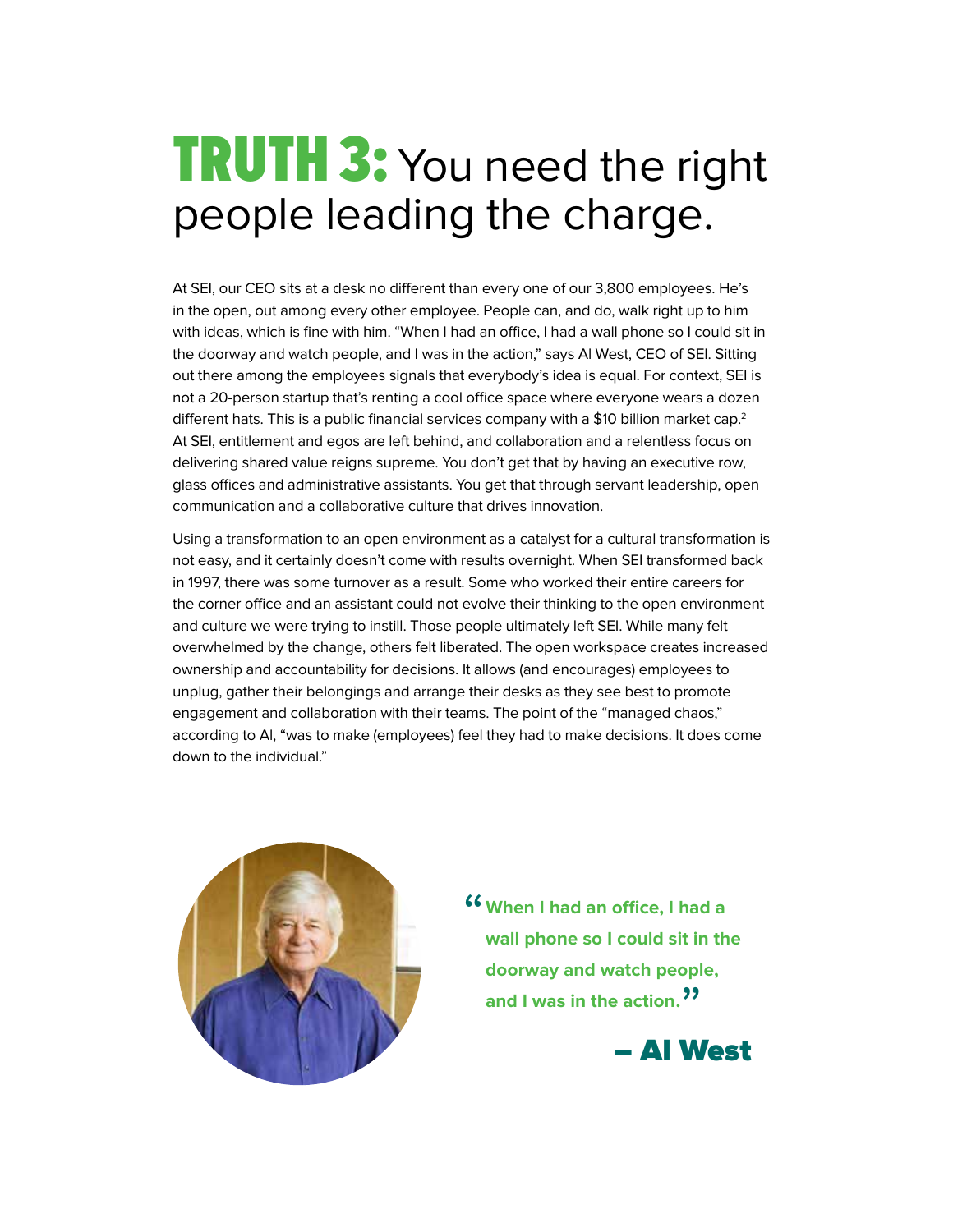#### **TRUTH 4:** Open environments send important signals to prospective and current employees.

Over time, our open workplace and culture have become a screening mechanism of sorts, sending strong signals to prospective and current employees, clients and investors. Because the culture is so deeply integrated into the physical workplace, it signals to new and existing employees that the company is committed to creativity, collaboration and innovation. And it signals to our clients and investors that we're unconventional and willing to take risks.

Over time, our recruiting and hiring practices accounted for the SEI culture. Candidates seeing the space were either super excited about the environment or hesitant and full of questions. Some would ask:

- › "Where are the offices?"
- › "Are there different desks for more senior people?"
- › "What if you want privacy?"

As part of our culture, we saw many employees adopt and thrive in the open environment, while others struggled with the cultural norms that come with it. We have found employees either love it or hate it, and there's very little middle ground. We have equally found that an open environment changes the dynamic of new employee training as well as ongoing coaching. Training and coaching become organic versus prescriptive, where managers and leaders – because of the open environment – naturally engage with insight, constructive support and feedback without it feeling forced or formal.

The conclusion from the study seems, at least on its face value, to be premature at best. At the same time, open physical workspaces are not for every industry and every type of company. More importantly, transforming to a new physical workspace will be disruptive, especially to a company's culture. Whether that disruption is by design or simply a byproduct of the change, having that awareness will help with a successful transformation.